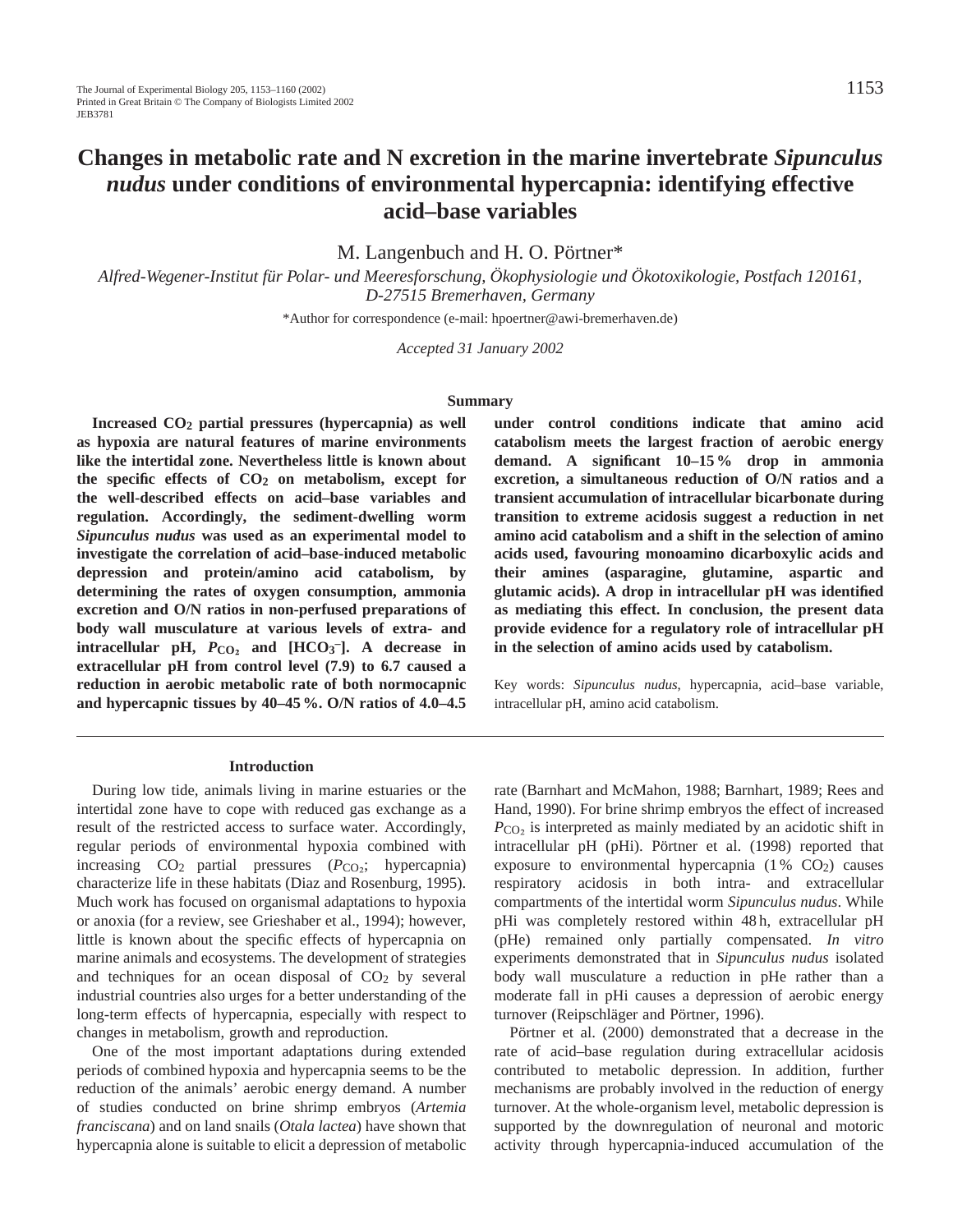neurotransmitter adenosine (Nilsson and Lutz, 1992; Reipschläger et al., 1997). An extreme reduction of energy demand, as in the brine shrimp embryos, also includes a depression of cellular protein synthesis (Hofmann and Hand, 1994; Van Breukelen et al., 2000).

The question arises whether protein or amino acid metabolism are also affected during moderate metabolic depression, as observed in *Sipunculus nudus*, and which variables might be relevant for triggering such a change. Earlier work showed a decrease in O/N ratios and an increase in net acid excretion, indicating enhanced protein or amino acid catabolism during the period of hypercapnia (Pörtner et al., 1998), which was possibly related to a shift in the use of substrate or a decrease in protein synthesis rate. The role of intra- *versus* extracellular acid–base status in this context is not clear.

Therefore, the aim of the present study was to determine the specific influence of intra- and extracellular pH,  $P_{CO<sub>2</sub>}$  and [HCO<sub>3</sub><sup>-</sup>] on ammonia excretion of isolated body wall musculature of *Sipunculus nudus* compared to changes in tissue metabolic rate. The use of isolated muscle tissue as a non-perfused viable preparation allowed us to control extracellular acid–base status and thereby clamp the steadystate intracellular acid–base variables. Tissue oxygen consumption, ammonia excretion rates and O/N ratios were analysed under both hypercapnic  $(P_{CO_2}=1.01 \text{ kPa})$  and normocapnic  $(P_{CO_2}=0.03 \text{ kPa})$  conditions and different pHe levels. As outlined previously, correlated changes in metabolic variables and acid–base status and the comparison of changes under hypercapnic and normocapnic conditions enable the identification of the effective acid–base variable that elicits the metabolic shift (Reipschläger and Pörtner, 1996). Focusing on the specific effects of gaseous  $CO<sub>2</sub>$ , analyses were always performed under aerobic conditions.

#### **Materials and methods**

#### *Animals*

Large specimens (20–50 g) of *Sipunculus nudus* L. were dug up from sandy sediments of the intertidal zone in Locquémeau, Brittany, France, in October 1999. The animals were kept in aquaria with natural sea water and a bottom layer of sand (10–20 cm) from the original habitat for several weeks before the beginning of the experiments. The aquaria were supplied with aerated and recirculated sea water at 10–15 °C.

## *Experimental procedure*

The experimental approach basically followed the rationale of Reipschläger and Pörtner (1996) and Pörtner et al. (2000). For the preparation of isolated body wall musculature, individuals were killed by 'decapitating' them behind the base of the introvert retractor muscles. The animals were opened dorsally and all inner organs including the ventral nerve cord were removed. The body wall musculature was cut transversally to obtain three more or less equal-sized pieces. Each piece was used for one experiment. The tissue was fixed

with a fine needle and thread onto a plastic frame to ensure full equilibration with the ambient medium.

Each tissue preparation was first subjected to 15h of normocapnic control conditions at pH 7.90. For each incubation the three tissue pieces of one animal were placed together in a closed recirculating system containing a volume of 81 of 34‰ artificial sea water  $(455 \text{ mmol } l^{-1}$  NaCl,  $10 \text{ mmol } l^{-1}$  KCl,  $24 \text{ mmol } l^{-1}$  MgCl<sub>2</sub>.6H<sub>2</sub>O,  $10 \text{ mmol } l^{-1}$  $CaCl<sub>2</sub>.6H<sub>2</sub>O$ ,  $28$  mmol  $l<sup>-1</sup>$  MgSO<sub>4</sub>.7H<sub>2</sub>O) with  $0.1$  g  $l<sup>-1</sup>$ streptomycin,  $10^5$ i.u. l<sup>-1</sup> penicillin and 20 mmol l<sup>-1</sup> Hepes at a temperature of 15±0.5 °C. The medium was equilibrated and bubbled continuously with a hypoxic gas mixture of 40 % air, 60 % nitrogen supplied by a gas mixing pump (2M303/a-F, Wösthoff, Germany). Moderate hypoxia (*P*<sub>O2</sub>=8.47 kPa) was chosen since normoxic  $P_{\text{O}_2}$  levels can be damaging to this sediment-dwelling animal.

After 15h of incubation, the control rate of oxygen consumption was determined for two of the three tissue segments in artificial sea water medium at pHe 7.90. Water samples were taken before and after the measurement for determination of the control rate of ammonia excretion. The third piece of tissue was freeze-clamped and stored in liquid nitrogen for further analyses of control levels of intracellular acid–base variables.

Subsequently, both remaining tissues were subjected to a second incubation period of 45 h under normocapnic (40 % air, 60% nitrogen; *P*<sub>CO2</sub> 0.03 kPa) or hypercapnic (40% air, 59% nitrogen, 1 % CO2; *P*<sub>CO2</sub> 1.01 kPa) conditions in media at one of various pH values. Normocapnic incubations were carried out at pH 7.90, 7.20 or 6.70 and hypercapnic incubations at pH 7.90, 7.55, 7.20 or 6.70. Values of 7.2 and 7.55 were chosen because they represent the plasma pHe of acute, uncompensated hypercapnia (1 % CO<sub>2</sub>) and the steady-state pHe reached after compensation of hypercapnic acidosis, respectively (Pörtner et al., 1998). The lowest medium pH of 6.7 mimics the higher environmental  $P_{\text{CO}_2}$  conditions that prevent full compensation of tissue pHi *in vivo*. 1%  $CO<sub>2</sub>$  was used as a high  $P_{CO<sub>2</sub>}$  level experienced by the animals in their natural environment. Normocapnic as well as hypercapnic solutions were equilibrated with the corresponding gas mixture for several hours and the pH was then adjusted by the addition of solid NaHCO<sub>3</sub>. Media bicarbonate levels used to set the respective pHe covered a broad range of concentrations reaching from  $0.7 \text{ mmol}^{-1}$  to  $27.0 \text{ mmol } l^{-1}$ . They are referred to as extracellular bicarbonate concentrations in the following text. The appropriate amount was calculated from the Henderson–Hasselbach equation using a value of pK′′′ determined according to Heisler (1986). Medium pH was checked at the beginning and at the end of the experiment to make sure that variations remained within  $\pm 0.03$ pH units of the initial value.

After 45 h of incubation in the different media, rates of oxygen consumption and ammonia excretion were determined again. Water samples were removed before and after the period of  $P_{\text{O}_2}$  recording and finally tissues were freeze-clamped. Water and tissue samples were stored under liquid nitrogen for further analyses.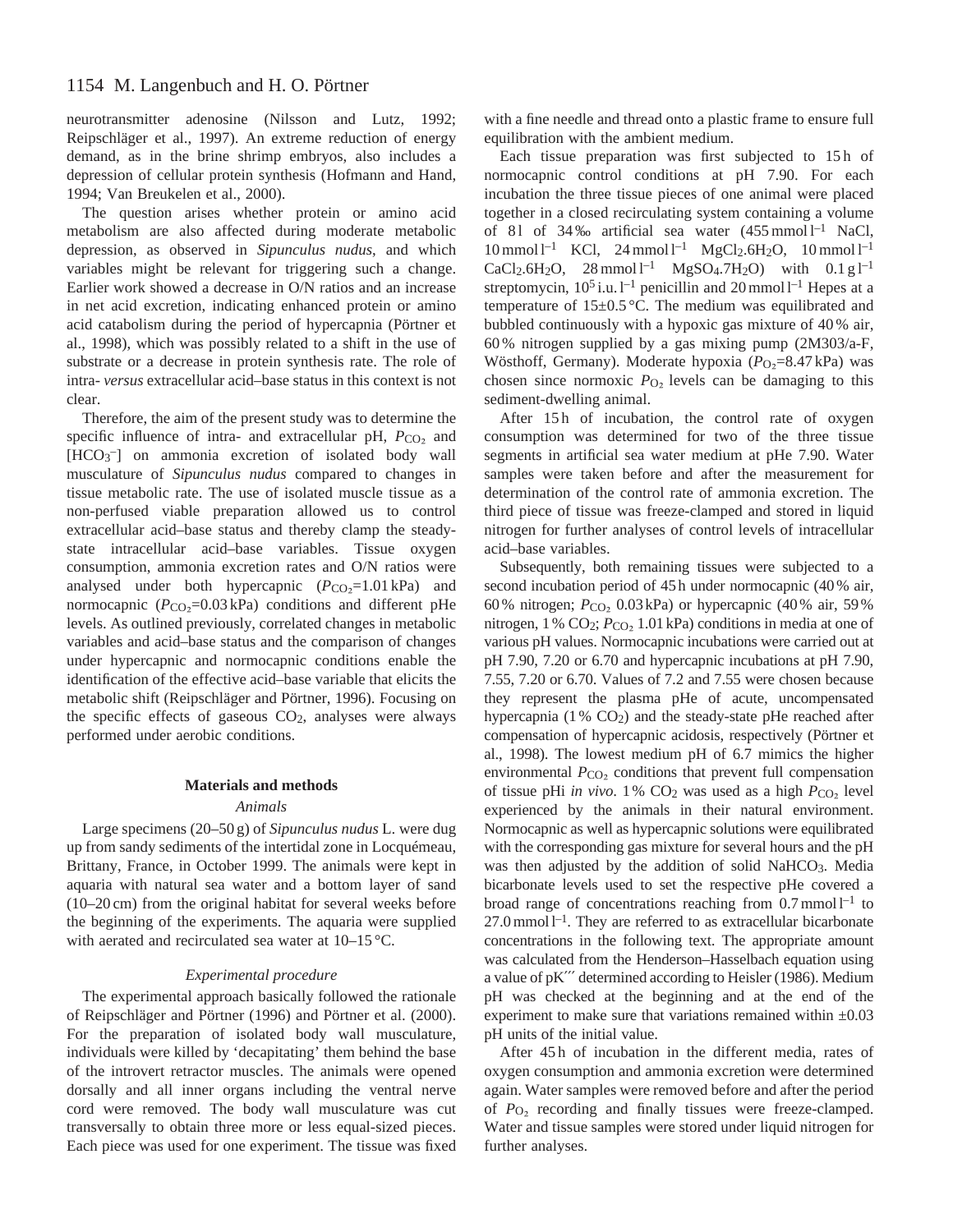## *Analyses*

Oxygen consumption rates were determined by closed-system respirometry in 40 ml respiration chambers equipped with polarographic oxygen sensors (Eschweiler, Germany). The chambers were filled with media identical to those that had been used for tissue equilibration. Oxygen consumption was recorded for 2–3 h. Tissue oxygen consumption rates were calculated after correction for the electrode drift and for the minor oxygen consumption of the medium caused by bacterial growth (approximately 10 % of experimental value). Measurements in chambers without tissue demonstrated that bacterial growth was effectively inhibited by the added antibiotics.

For the quantification of ammonia concentrations, water samples were taken from the respiration chambers before and after oxygen measurements and analysed enzymatically according to Bergmeyer (1984). Tissue excretion rates were calculated from the difference in ammonia concentrations between water samples. To determine tissue ammonia concentrations body wall musculature was ground under liquid nitrogen and extracted in ice-cold perchloric acid, as described by Beis and Newsholme (1975). Extracts were pH neutralized with  $5 \text{ mol}^{-1}$  KOH and solid K<sub>2</sub>CO<sub>3</sub>/KHCO<sub>3</sub> (1:6 w/w).

O/N ratios were calculated from the amount of atomic oxygen consumed by the tissue and the amount of ammonia-N excreted during the same period, reflecting the contribution of protein or amino acid metabolism, respectively, to overall metabolic rate.

Intracellular acid–base variables were analysed using the homogenate technique (Pörtner et al., 1990). Tissue samples were ground under liquid nitrogen and the frozen powder (80–120 mg) was added to 0.2 ml of a solution containing KF  $(160 \text{ mmol l}^{-1})$  and nitrilotriacetic acid  $(1 \text{ mmol l}^{-1})$  in a 0.6 ml Eppendorf tube. The tube was filled to the top with the same solution, closed and mixed on a vortex mixer. After brief centrifugation (15 s,  $20000g$ ,  $4^{\circ}$ C), the supernatant was used for pHi measurement. Total CO<sub>2</sub> (*C*<sub>CO</sub><sub>2</sub>) was analysed using a gas chromatograph (Hach Carle, USA) and apparent HCO<sub>3</sub>concentrations were calculated as  $[HCO_3^-] = C_{CO_2} - \alpha_{CO_2} \times P_{CO_2}$ using values of pK<sup> $\prime\prime\prime$ </sup> and solubility coefficient  $\alpha_{CO_2}$  determined according to Heisler (1986).

#### *Statistics*

For each treatment (hypercapnia or normocapnia), oxygen consumption rates, ammonia excretion rates and the resulting O/N ratios under control and experimental conditions were compared using two-factorial analysis of variance (ANOVA) or analysis of covariance (ANCOVA). Oxygen consumption and ammonia excretion rates are expressed as a percentage of the respective control values at pHe 7.90 and  $P_{\text{CO}_2}$  0.03 kPa in order to faciliate comparisons between different experimental conditions. When a significant influence of a single variable was indicated by ANOVA/ANCOVA, the different treatments were compared using the Student– Newman–Keuls *post-hoc* test. In all cases, *P*<0.05 was accepted to indicate a significant difference. All values are calculated as means  $\pm$  s.p.,  $N=5-6$ .

#### **Results**

## *Steady-state intracellular acid–base variables and oxygen consumption rates*

By controlling pHe and  $P_{\text{CO}_2}$  of the medium it was possible to clamp steady-state intracellular variables such as pHi,  $P_{CO<sub>2</sub>}$ and [HCO<sub>3</sub><sup>-</sup>]. Changes in tissue acid-base variables are summarized in Fig. 1A,B. As shown in Fig. 1A, pHi decreased with medium pH in a significant and linear way (ANCOVA; *F*1/38=1090.931, *P*<0.0001). Interestingly, pHi values were always significantly higher in hypercapnic than in normocapnic samples. At the control pHe of 7.9, pHi was 7.42±0.03 during hypercapnia and 7.29±0.02 during normocapnia. In accordance with our previous study (Reipschläger and Pörtner, 1996) this difference in pHi values became smaller at lower pHe. Medium HCO3 – concentrations, used to set the respective pHe at different  $P_{CO_2}$ , covered a broad range of concentrations (see Fig. 1B) with up to 100-fold higher concentrations of HCO<sub>3</sub><sup>-</sup> in hypercapnic than in normocapnic solutions. The corresponding intracellular HCO<sub>3</sub><sup>-</sup> concentrations changed in a similar way to pHi, with identical values in the lower range of pHe but with a considerable difference between normocapnia and hypercapnia at control pHe 7.90.

As shown previously, oxygen consumption rates of *Sipunculus nudus* isolated body wall musculature (Fig. 2A,B) were significantly influenced by decreasing pHe (ANCOVA; *F*1/37=284.938, *P*<0.0001) and correlated with the subsequent lowering of pHi (ANCOVA; *F*1/36=344.170, *P*<0.0001). Under normocapnia and at a low pHe of 7.20 (pHi=7.06±0.04), oxygen consumption was depressed to approximately 75 % of the control rate and fell further to 60 % at pHe 6.70 (pHi=6.91 $\pm$ 0.03). At pHe 7.20 (pHi=7.18 $\pm$ 0.01), hypercapnic tissues exhibited a similar reduction of 25 % below the control oxygen consumption rate, but an even greater depression to approximately 54 % of control metabolism was observed at the lowest experimental pHe of  $6.70$  (pHi=7.00 $\pm$ 0.03). Comparison of normocapnic and hypercapnic treatments clearly demonstrated that hypercapnic samples consumed the same amount of oxygen as normocapnic ones at different pHi values but at the same pHe values (ANCOVA;  $F_{1/37}=1.001$ , *P*=0.323). For identical pHi values a significant difference in oxygen consumption between the two  $P_{\text{CO}_2}$  treatments results (ANCOVA; *F*1/36=26.679, *P*<0.0001).

Changes in other acid–base variables,  $P_{CO<sub>2</sub>}$  or extracellular [HCO3 –], were not consistently related to oxygen consumption and ammonia excretion (not shown) under all the experimental conditions analysed. As seen in Fig. 3, medium  $HCO<sub>3</sub>$ concentrations differed considerably between both *P*CO2 treatments at the same pHe, but nevertheless oxygen consumption rates were identical.

# *Dependence of ammonia excretion rates on experimental pH values*

Ammonia excretion rates are expressed as a percentage fraction of the respective control values determined at pHe 7.90 and  $P_{CO_2}$  0.03 kPa. Even under control conditions, values at the end of the experimental period never reached 100 % of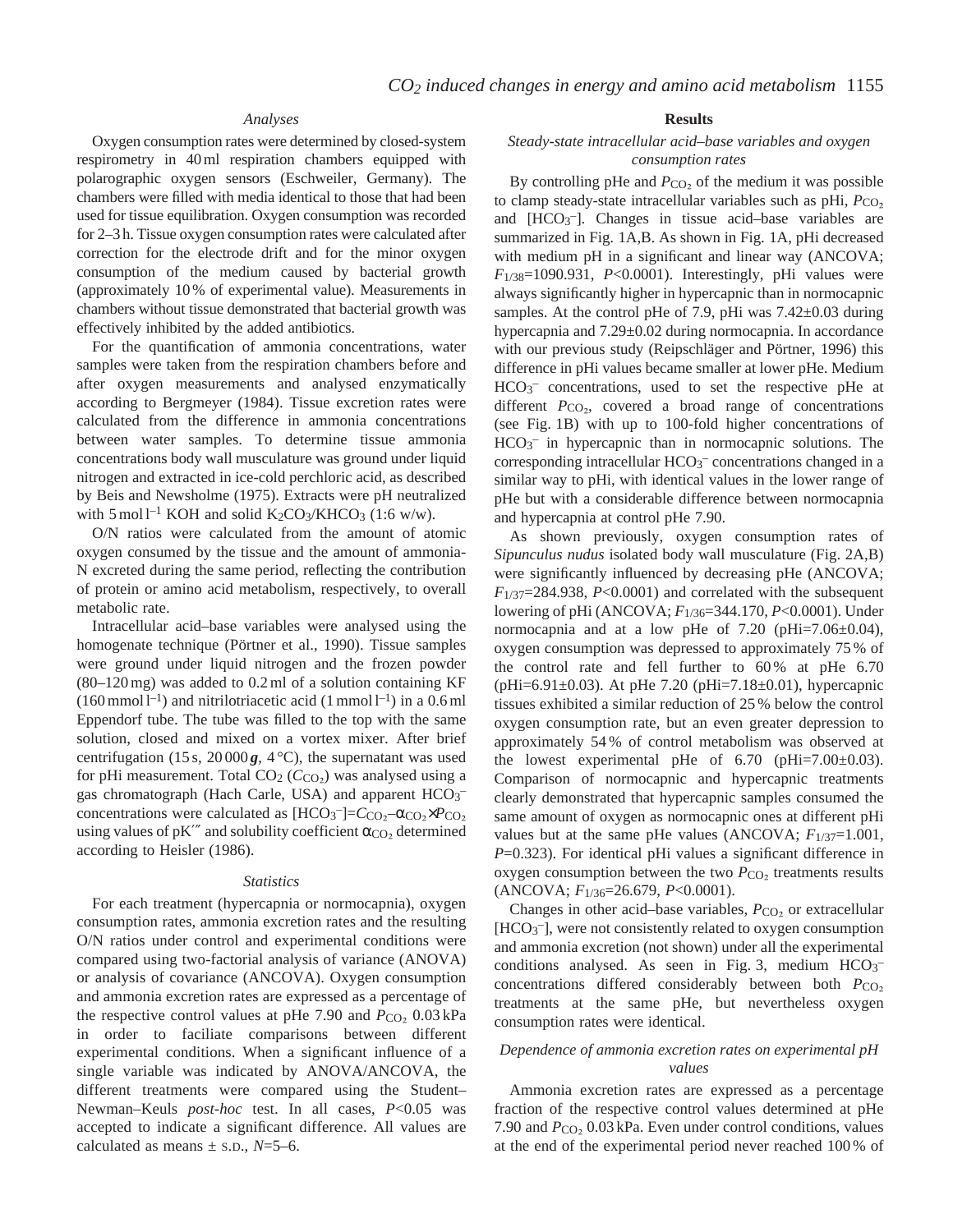

Fig. 1. (A) Steady-state intracellular pH values of *Sipunculus nudus* isolated body wall tissue under normo- and hypercapnia, measured after long-term exposure to media of different pH. \*pHi significantly different from the control value at pHe 7.9. (B) Intracellular bicarbonate concentrations of isolated tissue exposed to media of different pH and bicarbonate concentrations. Values are means  $\pm$ S.D., *N*=5–6, except for extracellular bicarbonate levels, which are media concentrations, used to set the specific pHe, and therefore given without S.D.

the initial level, indicating that tissue samples showed a continuous decrease in metabolic rate possibly owing to progressive relaxation from long-term tonic contractions and the associated energetic costs (Fig. 4).

Fig. 4A depicts the relationship between ammonia excretion rate and pHe. In the high pHe range the rate of ammonia excretion of both normocapnic and hypercapnic tissues remained constant at approximately 90 % of the respective control values. Only below a threshold value of pHe 7.20, were rates significantly reduced by approximately 10–15 % (ANOVA;  $F_{2/26}$ =27.16,  $P<0.0001$ ) independent of ambient *P*CO<sub>2</sub> (ANOVA;  $F_{1/26}$ =0.40, *P*=0.535). Note that the rate of ammonia excretion in both treatments was still at control levels at a low pHe of 7.20, when a depression of aerobic metabolic rate by 25 % had already occurred (see Fig. 2).

The correlation of ammonia excretion with pHi is similar



Fig. 2. Oxygen consumption rates of *Sipunculus nudus* isolated body wall musculature measured at different values of extracellular (A) and intracellular (B) pH during normocapnic or hypercapnic incubation. \*Oxygen consumption rate significantly different from the respective control value at pHe 7.9. Values are means ± S.D., *N*=5–6.

(see Fig. 4B), except that the threshold value for the significant reduction in ammonia excretion (ANCOVA; *F*1/34=19.37, *P*<0.0001) was found at a higher pHi in hypercapnic (reduction below pHi=7.15) compared to normocapnic tissue samples (reduction below pHi=7.05). A significant difference between normo- and hypercapnic treatments was evident only for the relationship of ammonia excretion rate and pHi (ANCOVA;  $F_{1/34}=4.33$ ,  $P=0.0045$ ), whereas the change of ammonia excretion rate with pHe was the same in normocapnic and hypercapnic treatments.

To make sure that the depression of the rates of ammonia excretion under conditions of low pHe was not caused by an increased accumulation of the protonated form NH<sub>4</sub>+ in acidotic cells, samples of body wall musculature were analysed for ammonium content. The results showed that tissue ammonia concentration even decreased significantly from  $1.10\pm0.15$  µmol NH<sub>4</sub><sup>+</sup> g<sup>-1</sup> fresh mass at pHe 7.90 to  $0.63\pm0.08$  µmol NH<sub>4</sub><sup>+</sup> g<sup>-1</sup> fresh mass at pHe 6.70, indicating that ammonia was not trapped intracellularly at low values of pHi.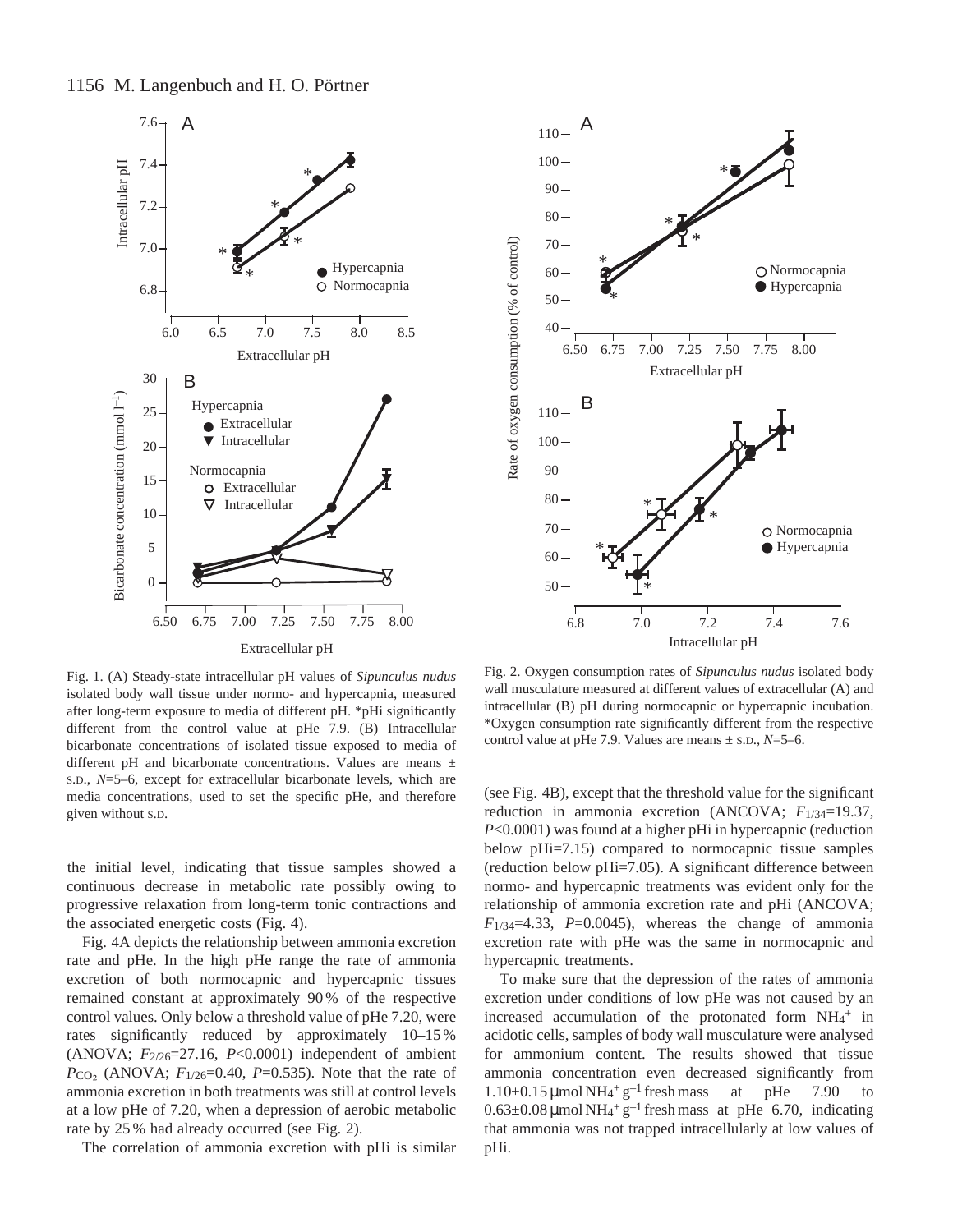

Fig. 3. Relationship between oxygen consumption rates of *Sipunculus nudus* isolated body wall musculature and extracellular bicarbonate concentrations ([HCO<sub>3</sub><sup>-</sup>]). Bicarbonate levels in hypercapnic media cover a broad range of concentrations while normocapnic levels are all very low  $(0.27-0.015 \text{ mmol l}^{-1} \text{ HCO}_3^{-})$ . \*Oxygen consumption rate significantly different from the respective control value at pHe 7.9. Values are means ± S.D., *N*=5–6.

### *O/N ratios*

Fig. 5 shows the dependence of O/N ratios on pHe (Fig. 5A) and pHi (Fig. 5B). During hypercapnia, the ratios initially remained constant with decreasing pHe, whereas during normocapnia the O/N ratios fell progressively, starting at high pHe. A significant depression in both normocapnic and hypercapnic tissues (ANOVA; *F*2/25=21.63, *P*<0.0001) to approximately 70–75 % of the respective control value was, however, observed at a low pHe value of 6.70. For the dependence of O/N ratios on pHi a threshold value occurred somewhere between pHi 7.20 and 7.30, below which O/N ratios of both CO2 treatments started to decrease with falling pHi (ANCOVA; *F*1/33=36.19, *P*<0.001).

The influence of intracellular as well as extracellular pH was found to be independent of ambient  $P_{CO_2}$  because no significant difference in O/N ratios was found between normocapnic and hypercapnic tissues at the same pHe (ANOVA; *F*1/25=0.55, *P*=0.465) or pHi (ANCOVA; *F*1/33=1.45, *P*=0.237), respectively. Both pHe and pHi seemed to have a significant influence on the pattern of change in O/N ratios, although pHe will influence cellular processes by modifying pHi (see Fig. 1A). For that reason we checked the correlation of pHe and O/N ratios after taking into account the dependence of pHi on pHe. O/N ratios determined at different pHe and the respective pHi values were normalized for the mean of all pHi data (pHi<sub>mean</sub>=6.97) as if O/N ratios had been measured at constant pHi, and thus were solely dependent on pHe. In a subsequent analysis of the relationship between pHe and standardized O/N data, we were no longer able to find a significant influence of pHe (ANOVA; *F*2/24=0.792, *P*=0.465).

Another aspect of interest is the relationship between intracellular [HCO<sub>3</sub><sup>-</sup>] and O/N ratios (Fig. 6). Bicarbonate is involved since amino acid degradation results in the net production of bicarbonate and ammonium ions. Fig. 6 shows



Fig. 4. The effect of changing extracellular (A) and intracellular (B) pH on ammonia excretion rates of *Sipunculus nudus* isolated body wall musculature. Tissue samples were analysed after long-term exposure to normocapnic or hypercapnic media of different pH. \*Ammonia excretion rate significantly different from the respective control value at pHe 7.9. Values are means ± S.D., *N*=5–6.

clearly that there is no overall correlation of intracellular [HCO<sub>3</sub><sup>-</sup>] with O/N ratios, especially during normocapnia. Starting from high pHi values and a low value of  $1.33\pm0.14$  mmol  $l^{-1}$  intracellular [HCO<sub>3</sub><sup>-</sup>], normocapnic intracellular [HCO3 –] increased significantly with a reduction in O/N ratio. At O/N values below 3.5 a parallel decrease in intracellular [HCO<sub>3</sub><sup>-</sup>] occurred under normo- and hypercapnic conditions.

#### **Discussion**

The present study examined the correlation of acid–baseinduced metabolic depression and protein/amino acid catabolism in isolated body wall tissue of *Sipunculus nudus* by measuring rates of oxygen consumption, ammonia excretion and O/N ratios in relation to intra- and extracellular acid–base variables. Oxygen consumption rates clearly reflect a drastic reduction of aerobic metabolic rate, dependent on pHe, but without any influence of intra- or extracellular levels of *P*<sub>CO</sub><sub>2</sub> and [HCO3 –]. Tissue pHi values were clamped by extracellular acid–base conditions and samples of both CO2 treatments showed significantly different oxygen consumption rates at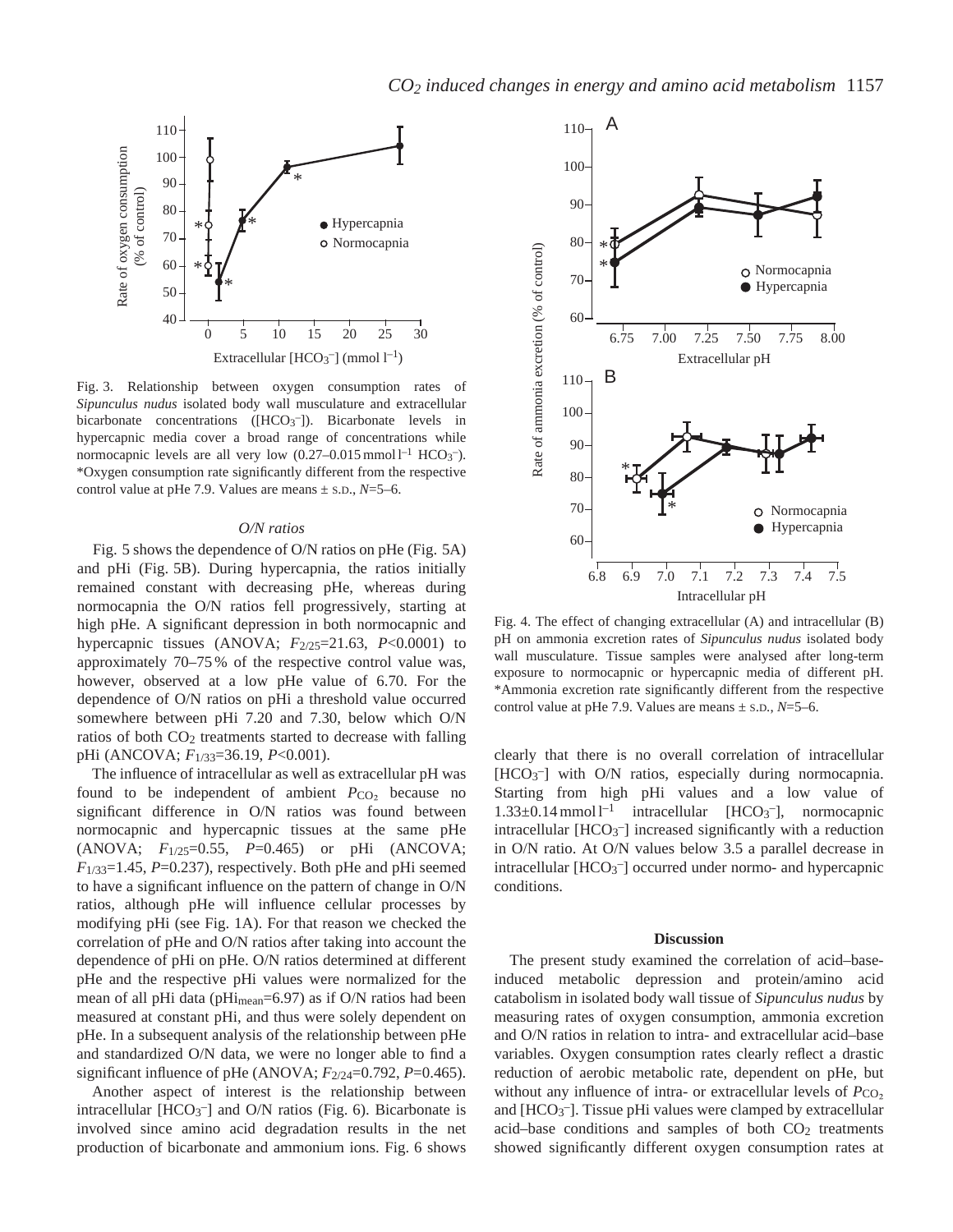

Fig. 5. O/N ratios of *Sipunculus nudus* body wall musculature, calculated from oxygen consumption and ammonia excretion rates under normo- and hypercapnia, *versus* different values of extracellular (A) and intracellular (B) pH. \*O/N ratio significantly different from the respective control value at pHe 7.9. Values are means  $\pm$  s.p.,  $N=5-6$ .

identical pHi levels. At pHe 6.70, oxygen consumption decreased by up to 45 %, far beyond the moderate 20 % reduction of metabolic rate recently observed at pHe 7.20 (Reipschläger and Pörtner, 1996). Whereas the moderate depression was largely attributed to a decreased energy cost of cellular acid–base regulation (Pörtner et al., 2000), additional cellular mechanisms may become more prominent during extreme acidosis. One possible target could be the process of protein biosynthesis and turnover because up to 26 % of basal energy metabolism is used just to preserve the cellular protein pool (Hawkings, 1991). Under conditions of anoxia or starvation many organisms show a reduced incorporation rate of labeled amino acids into cellular protein (Hand and Hardewig, 1996). A reduction of protein synthesis, combined with an extension of protein half life under conditions of reduced energy turnover, has been observed in anoxic *Artemia franciscana* embryos (Anchordoguy et al., 1993). The present study did not examine the pH-dependence of protein synthesis, but analysed associated changes in ammonia excretion and O/N ratios. In this way, the effect of subtle changes in individual acid–base variables on overall N metabolism should become visible.

One has to keep in mind that ammonia excretion rates cannot be seen independently of the respective rates of oxygen



Fig. 6. Correlated changes in O/N ratios and intracellular bicarbonate concentrations determined in *Sipunculus nudus* isolated body wall tissue. Data were measured after long-term exposure to normocapnic and hypercapnic media of different pH and bicarbonate content. \*O/N ratio significantly different from the respective control value at pHe 7.9. Values are means ± S.D., *N*=5–6.

consumption and energy turnover, which are reduced during metabolic depression and, subsequently, less protein or amino acids should be catabolized. Only at the lowest pHe tested (6.70), however, were ammonia excretion rates significantly depressed by approximately 10–15 % in both normocapnic and hypercapnic tissue samples. At the same time, oxygen consumption had fallen by 40–45 %. O/N ratios reflect the proportion of amino acids being used to fuel aerobic energy metabolism and were found to be approximately 4.0–4.5 in *Sipunculus nudus* isolated body wall tissue under control conditions. These values show that amino acid catabolism covers by far the largest fraction, if not all, of the energy demand in this invertebrate tissue (Cowey and Corner, 1963; Snow and Williams, 1971). O/N ratios reached even lower values during acidosis. At pHe 6.70 the reduction in ammonia excretion did not prevent a further decrease in O/N ratios to values of approximately 3.0, since oxygen consumption rates fell to a greater extent compared to ammonia excretion.

The lowest O/N ratios expected from catabolism of a mix of amino acids in proportion to their presence in the proteins are around 7.0, and indicate the sole use of protein (Cowey and Corner, 1963). An O/N ratio lower than this value is expected for the predominant oxidation of glycine (approximately 1.0). Oxidative metabolism of alanine or glutamic acid leads to O/N values of 7.0 and 3.0, respectively (Lehninger, 1975; Mayzaud and Conover, 1988). Therefore, a decreasing O/N ratio during acidosis suggests a shift in metabolic substrate. The values found do not suggest elevated overall amino acid catabolism but rather a shift in the selection of the different amino acids. A larger participation of asparagine (O/N=3.3), glutamic acid  $(O/N=3.0)$ , glutamine  $(O/N=1.5)$ , glycine  $(O/N=1.0)$  or histidine (O/N=3.0) in metabolic amino acid degradation would result in lower than control O/N ratios. All of these are non-essential amino acids that could easily be channelled into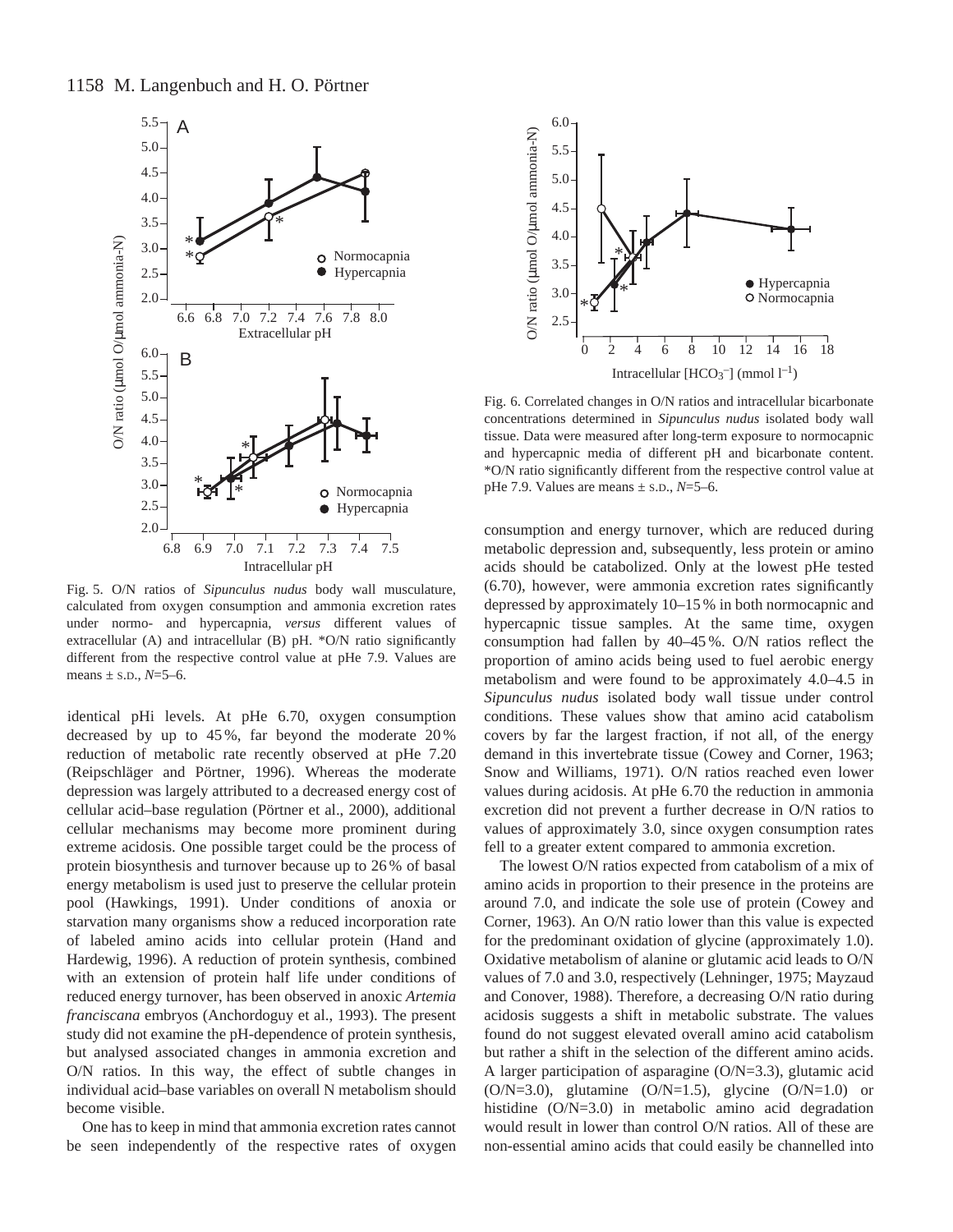the Krebs cycle *via* α-ketoglutarate, pyruvate or oxaloacetate. At the same time an enhanced oxidative decarboxylation of dicarboxylic acids (aspartic and glutamic acid) would yield a higher net production of HCO<sub>3</sub><sup>-</sup>, supporting the compensation of pHi under acidotic conditions. However, the question of whether protein synthesis and turnover rates were lowered under these conditions remains open.

Besides the identification of potential changes in N metabolism, another aim of the study was to analyse the regulatory role of individual acid–base variables for the different physiological processes. With respect to oxygen consumption and ammonia excretion rates, the statistical evaluation clearly showed that both processes are influenced by pHe. Neither  $P_{CO_2}$  nor extracellular [HCO<sub>3</sub><sup>-</sup>] exert a regulatory influence. In line with previous studies (Reipschläger and Pörtner, 1996; Pörtner et al., 2000), the pHedependent regulation of oxygen consumption rates seems to be partly mediated by an inhibition of net proton transport across the cell membrane during acidosis. The resulting decrease in the overall rate of acid–base regulation and a shift to more energy-efficient transport (see below) lowers the cost of this cellular process and contributes to an energy-saving strategy during metabolic depression.

With respect to the effect of acid–base status on O/N ratios, no clear picture emerged from the statistical evaluation of the present data, for both pHe and pHi showed a significant influence. However, when the correlation of intra- and extracellular pH was considered from the calculation of pHinormalized O/N data, no specific effect of extracellular pH on O/N ratios could be observed. Therefore, changes in N metabolism seem to be determined predominantly by intracellular pH, which in itself is influenced by pHe.

A decrease in pHi may also not directly affect N metabolism, which led us to investigate any potential effect of intracellular bicarbonate. If we exclude a further influence of pHe-inhibited ion exchange on metabolic rate in the low range of pHe and pHi, changes in intracellular [HCO<sub>3</sub><sup>-</sup>], ammonia excretion and O/N ratios are consistently correlated. The transient but significant accumulation of intracellular  $HCO<sub>3</sub>$  with a decrease in pHe from 7.90 to 7.20 (see Fig. 6, normocapnic data) cannot be explained by a shift of pHi regulation from the  $Na^{+}/H^{+}$  antiporter to Na<sup>+</sup>-dependent Cl<sup>-</sup>/HCO<sub>3</sub><sup>-</sup> exchange. Although investigations by Pörtner et al. (2000) indicate a predominant use of this more ATP-efficient transport system under conditions of acidosis, the exchange rates of all membrane proteins participating in pHi homeostasis were downregulated below control rates in acidotic tissue, leaving no room for any accumulation of bicarbonate. It seems very likely that the changes in intracellular [HCO<sub>3</sub><sup>-</sup>], clearly visible in the normocapnic data of Fig. 6, have to be viewed in close connection with N metabolism. In hypercapnic tissue samples, such findings are hidden by high ambient  $HCO_3^$ concentrations at high pHe, which lead to a strong passive influx of  $HCO<sub>3</sub><sup>-</sup>$  and elevated pHi levels (see Fig. 1). On the one hand, bicarbonate, resulting from the decarboxylation of the amino acid α-carboxylic group, represents an end product of protein degradation; on the other hand, it plays an important role in the buffering of intracellular pH. An augmented breakdown of dicarboxylic amino acids (e.g. glutamic acid and, after deamination, asparagine or glutamine), thought to be favoured under conditions of acidosis, may explain the higher intracellular [HCO<sub>3</sub><sup>-</sup>] in normocapnic tissue at pHe 7.20. As the medium pH was further reduced to pHe 6.70, overall amino acid catabolism fell owing to decreased energy demand, causing the normocapnic intracellular  $[HCO<sub>3</sub><sup>-</sup>]$  to fall below the respective control value (see Fig. 6). A full compensation of pHi, as reported by Pörtner et al. (1998) for the whole animal after 48 h of incubation at 1 % CO2, would have been supported by metabolic bicarbonate production. The mechanism that triggers the disproportional use of dicarboxylic amino acids and their amines remains unclear; however, it probably involves the decrease in pHi. This leaves the accumulation of intracellular bicarbonate as a dependent process which does not exert a regulatory role.

In summary, the present data provide evidence for an influence of intracellular acid–base variables on N metabolism, specifically on the selection of amino acids used by catabolism. This effect is correlated with a decrease in pHi. The shift in N metabolism, leading to a decrease in O/N ratios despite lowered ammonia excretion rates, is evident under conditions of extreme acidosis. This indicates that under pronounced metabolic depression catabolism prefers low O/N amino acids like asparagine, glutamine or their dicarboxylic acids. These changes cause a release of bicarbonate and, thus, support the regulation of pHi.

It remains to be investigated whether, during long-term exposure to high levels of  $P_{\text{CO}_2}$ , this metabolic shift may damage the cellular protein pool and also influence growth and reproduction. As a working hypothesis to be examined in further studies we propose a downregulation of protein biosynthesis at low levels of pHi. Free amino acids originating from ongoing protein degradation would not be incorporated in the cellular protein pool, but rather would be diverted into catabolic energy metabolism.

#### **References**

- **Anchordoguy, T. J., Hofmann, G. H. and Hand, S. C.** (1993). Extension of enzyme half life during quiescence in *Artmia* embryos. *Am. J. Physiol.* **264**, R85–R89.
- **Barnhart, M. C.** (1989). Respiratory acidosis and metabolic depression in dormant invertebrates. In *Living in the Cold* (ed. A. Malan and B. Canguilhem), pp. 315–401. Colloque INSERM/John Libbey Eurotext Ltd.
- Barnhart, M. C. and McMahon, B. R. (1988). Depression of aerobic metabolism and intracellular pH by hypercapnia in land snails *Otala lactea*. *J. Exp. Biol.* **138**, 289–299.
- **Beis, I. and Newsholme, E. A.** (1975). The contents of adenine nucleotides, phosphagens and some glycolytic intermediates in resting muscles from vertebrates and invertebrates. *Biochem. J.* **152**, 23–32.
- **Bergmeyer, H. U.** (1984). *Methods of Enzymatic Analysis*, vol. 1–12 (3rd edition). Weinheim, Germany: VCH Publishers.
- **Cowey, C. B. and Corner, E. D. S.** (1963). Amino acids and some other nitrogenous compounds in *Calanus finmarchicus*. *J. mar. Biol. Ass. UK* **43**, 485–493.
- **Diaz, R. J. and Rosenburg, R.** (1995). Marine benthic hypoxia: A review of its ecological effects and the behavioral responses of benthic macrofauna. *Oceanogr. Mar. Biol. Annu. Rev.* **33**, 245–303.